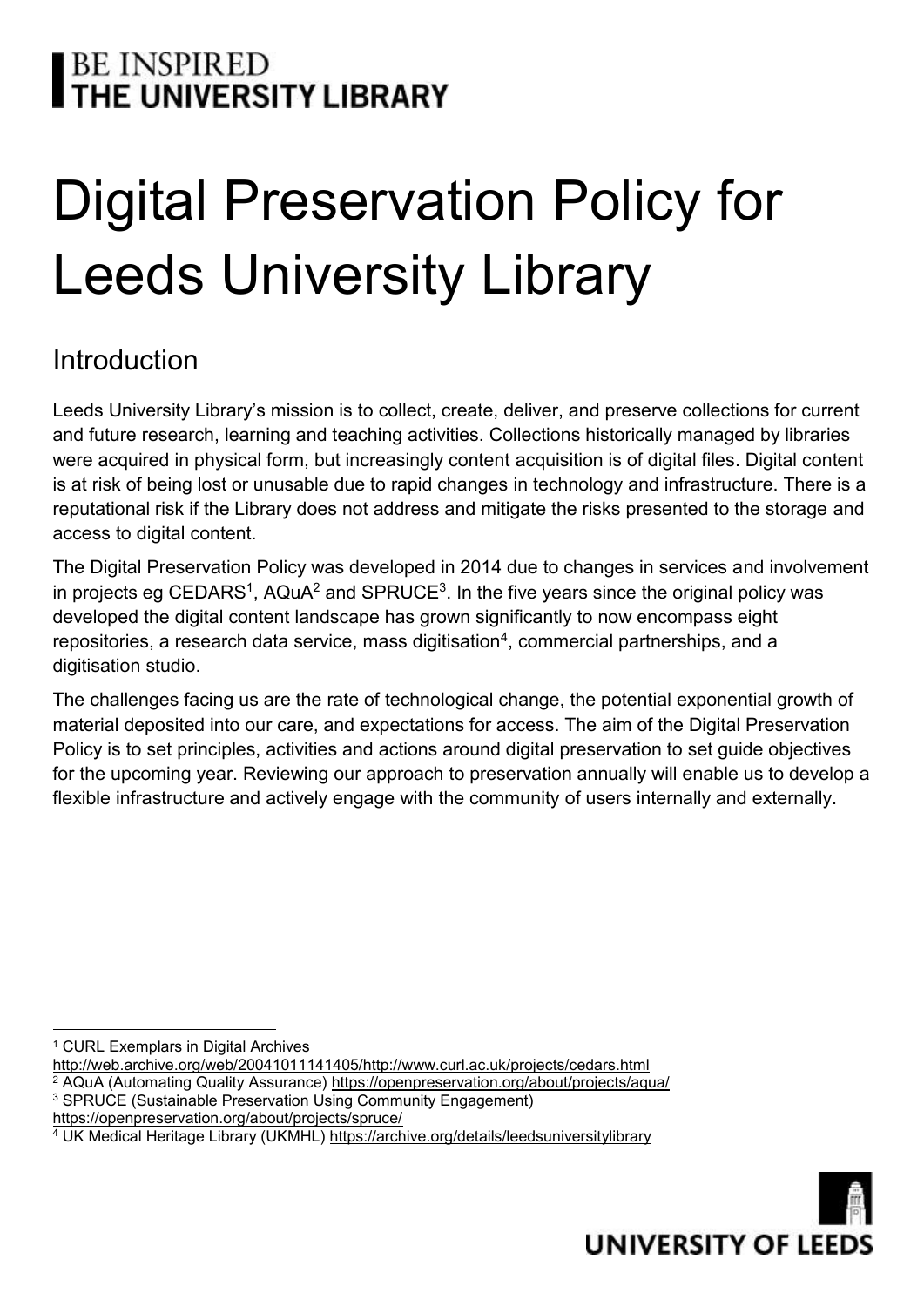## Strategic Planning

Digital Preservation is a distributed activity between the Library and IT with specific groups and individuals responsible for elements of the life-cycle. Digital preservation may be one of many activities an individual is responsible for within their remit so coordination and communication across teams is essential to the delivery and safeguarding of content. As the digital preservation landscape is constantly changing so will roles, responsibilities and designated leads for a specific area. Strategic planning includes defining current capacity within the library, defining roles and responsibilities and forecasting future needs and staffing. Planning for preservation activities across the Library is coordinated through the Digital Preservation Group.

## Key Principles of Digital Preservation Activities

### A. Assessment, action and longevity

- 1. Collect and appraise digital content in accordance with Leeds University Library Collections Strategy<sup>5</sup>.
- 2. Collect content in its original form when possible.
- 3. Periodically assess digital content for digital preservation risks and assess risks identified.
- 4. Act to ensure the longevity of data when clear risks have been identified but avoid preemptive or unnecessary preservation actions.
- 5. Always retain the originally deposited data or sufficient information to enable re-creation of the original if format migration or other transformations become necessary in order to ensure continued access to the informational content.
- 6. Avoid prescriptive restrictions on particular file formats which may encourage depositors to apply their own (unplanned and undocumented) preservation actions.
- 7. Provide guidance to depositors when possible about arrangement and conventions and best practice.
- B. Fixity and integrity
	- 1. Encourage depositors to create and provide content with verifiable manifests (providing advice and tools where necessary).
	- 2. Create verifiable manifests for deposited collections that do not have them as early as possible.
	- 3. Periodically verify the integrity of collections and replace damaged data as appropriate.
- C. Storage
	- 1. Maintain at least three copies of each data object, with at least one copy in a geographically separate location.
	- 2. Introduce different technology choices to avoid common mode failure across all stored copies.
	- 3. Prevent malicious damage by restricting access to the data and storage infrastructure.

l 5 Leeds University Library Collections Strategy [https://library.leeds.ac.uk/downloads/download/144/collections\\_strategy](https://library.leeds.ac.uk/downloads/download/144/collections_strategy)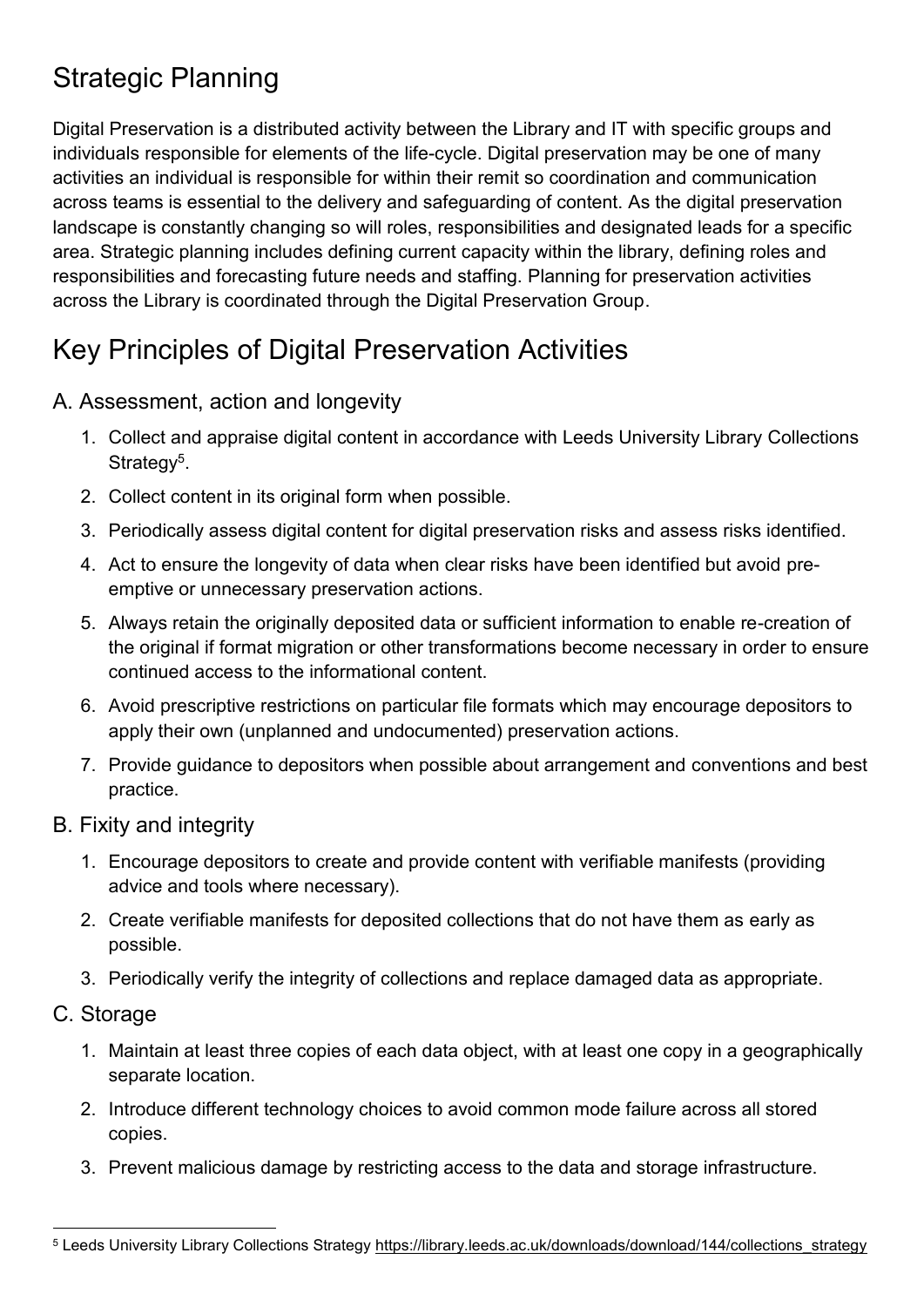- 4. Avoid anyone having access to alter or delete all copies of any data.
- 5. Periodically validate the integrity of each copy of data objects, replace damaged objects as appropriate.
- 6. Materials held for the short-term require storage, documentation and deletion protocol.
- 7. Avoid vendor monoculture and understand how metadata and files can be migrated.

#### D. Metadata

- 1. Descriptive, technical and preservation metadata sufficient for known and projected. Preservation requirements will be captured and preserved in appropriate systems<sup>6</sup>.
- 2. Metadata will be indexed when there is a clear functional need for access or preservation, otherwise it will be preserved as a collection object.
- 3. Metadata will be managed according to local and international standards, such as PREMIS.

#### E. Access

- 1. The library endeavours to make material openly available whenever possible.
- 2. Material will be accessible under the terms agreed with the depositor/owner and the legislative framework within which the University operates.
- 3. Requests to access restricted material will be reviewed on a case-by-case basis. This process will be monitored based on the frequency and number of requests.
- 4. Licenses and rights statements will be captured within metadata.

## Strategic Digital Preservation Priorities

The following objectives will support the delivery and embedding of digital preservation within the Library and wider University for long term access, conservation, and preservation of Library collections.

#### **Objectives**

l

- 1. Secure existing digital collections including digitised special collections and repository content (subscription and e-journals are out of scope).
- 2. Survey and stabilise Special Collections born digital archival collections stored on portable media.
- 3. Embed appropriate digital preservation processes in the Library's digitisation workflows.
- 4. Embed processes and mechanisms for accepting, ingesting and preserving digital collections.
- 5. Embed comprehensive support for bit stream preservation across services.
- 6. Embed digital preservation and sustainability into the culture of the library and the principles of collection care.

<sup>6</sup> Descriptive metadata for all Special Collections content will be held in EMu; digital objects and preservation metadata held in EPrints. Metadata and objects for WREO and WRRO will be held in EPrints.